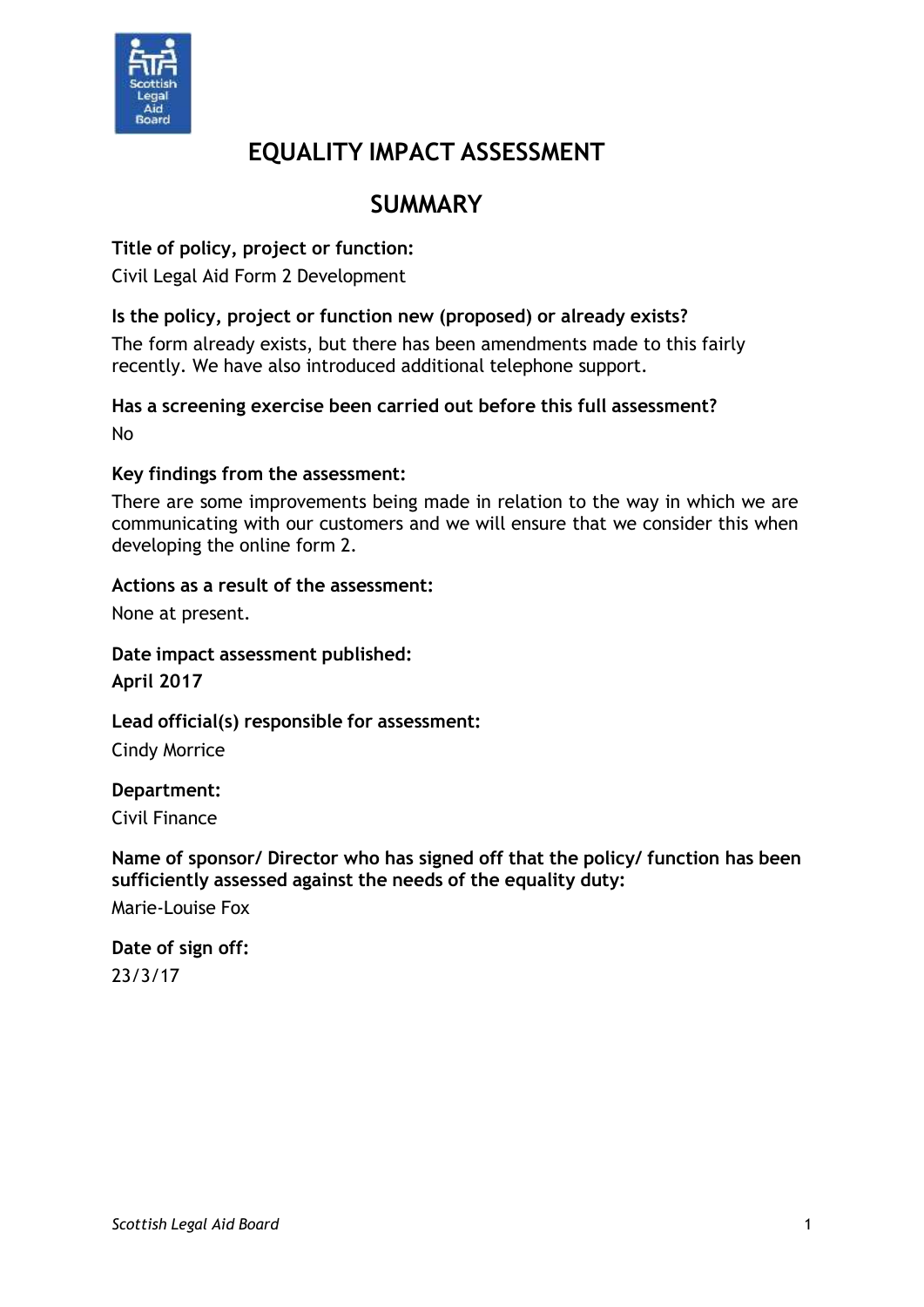

**Step 1 - Examine the information available to assess likely impact of the function/ policy on different equality groups**

• Describe the policy, project or function, What does it aim to do? What and who will it affect? You can update or *use information from your screening assessment if one was completed.*

The Form 2 is used by applicants when applying for civil legal aid where they are not in receipt of a pass-ported benefit\*. We use the information on this form to help assess whether the applicant is financially eligible and assess whether they will be liable to pay a contribution towards the cost of their case.

The form has recently been reviewed, but the review of the form was simply a fine-tuning exercise to try and simplify the form, make it easier to understand and also hopefully reduce the number which SLAB have to reject due to being incomplete.

We have also recently added an additional telephone support for people where the forms have not been fully completed or part of the verification is missing. Our administration team try to make contact with the applicants by telephone to discuss what information is needed to progress the application. If we are unable to make telephone contact we will write to the applicant. The telephone support does not change the actual assessment process, but it offers a different type of communication for applicants rather than just a letter, which will hopefully offer a better service for those who may be affected by different equality groups.

\*Passporting benefits obviate the need for assessment of the applicant's financial eligibility - the current passporting benefits are (as at March 2017): ESA- Income based, Income Support, Job seekers allowance- income based or Universal Credit. Please note that these can be subject to change.

• What is known about each of the equality groups who might use or be affected by this policy? For evidence see **Scottish [Government](http://www.scotland.gov.uk/Topics/People/Equality/Equalities/DataGrid) equality finder (contains information on equality groups and the justice system), the SLAB** shared drive - information on the different groups (contains other information on equality groups) and [SLAB](http://www.slab.org.uk/about-us/what-we-do/research/index.html)'s research [webpage](http://www.slab.org.uk/about-us/what-we-do/research/index.html) for information on the demographics of applicants of legal aid and solicitors providing work under **legal aid.**

You need to look at the evidence you have for each group - Race, Sex (gender), Gender Reassignment, Disability, Sexual Orientation, Pregnancy & Maternity, Age, Religion and Belief, and Marriage & Civil Partnership. Think about the people likely to be affected by the policy. Does the policy relate to functions that have been identified as being important to particular protected groups? Does it relate to an area where there are already known inequalities? Good evidence is required for you to show 'due regard'. An inadequate analysis in an assessment may mean failure to meet the general *duty.*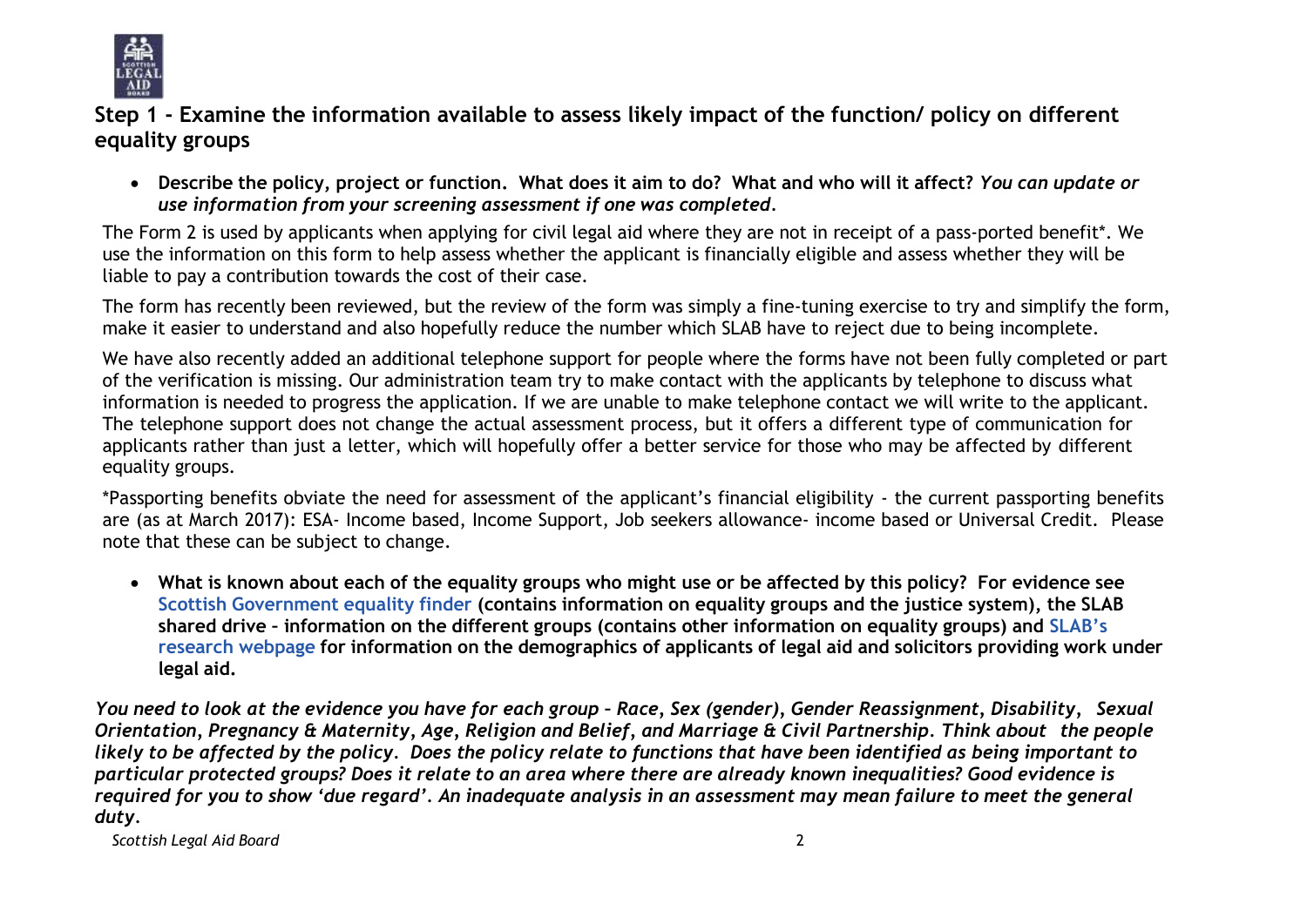

The main group of people using this function is applicants who are applying for civil legal aid. There will be some involvement from solicitors and sometimes other third parties who will assist the applicant when applying for civil legal aid, but given the form is about applicant information we have based our information on what we know about our applicants.

#### **APPLICANTS FOR CIVIL LEGAL AID**

The information provided has been taken from the Annual Report 15/16. This shows the gender split for applicants and the age of the applicants across all civil legal aid applications.

| Count of La | Sex  |      |                |
|-------------|------|------|----------------|
| Reference   |      |      |                |
| Age_Banding | F    | M    | Grand<br>Total |
| 0 to 4      | 19   | 16   | 35             |
| 5 to 9      | 26   | 22   | 48             |
| 10 to 14    | 29   | 38   | 67             |
| 15 to 19    | 143  | 134  | 277            |
| 20 to 24    | 775  | 673  | 1448           |
| 25 to 29    | 1423 | 1097 | 2520           |
| 30 to 34    | 1537 | 1158 | 2695           |
| 35 to 39    | 1336 | 1024 | 2360           |
| 40 to 44    | 1204 | 990  | 2194           |
| 45 to 49    | 1241 | 846  | 2087           |
| 50 to 54    | 1051 | 790  | 1841           |
| 55 to 59    | 726  | 542  | 1268           |
| 60 to 64    | 442  | 366  | 808            |
| 65 to 69    | 288  | 260  | 548            |
| 70 to 74    | 181  | 130  | 311            |
| 75 to 79    | 106  | 82   | 188            |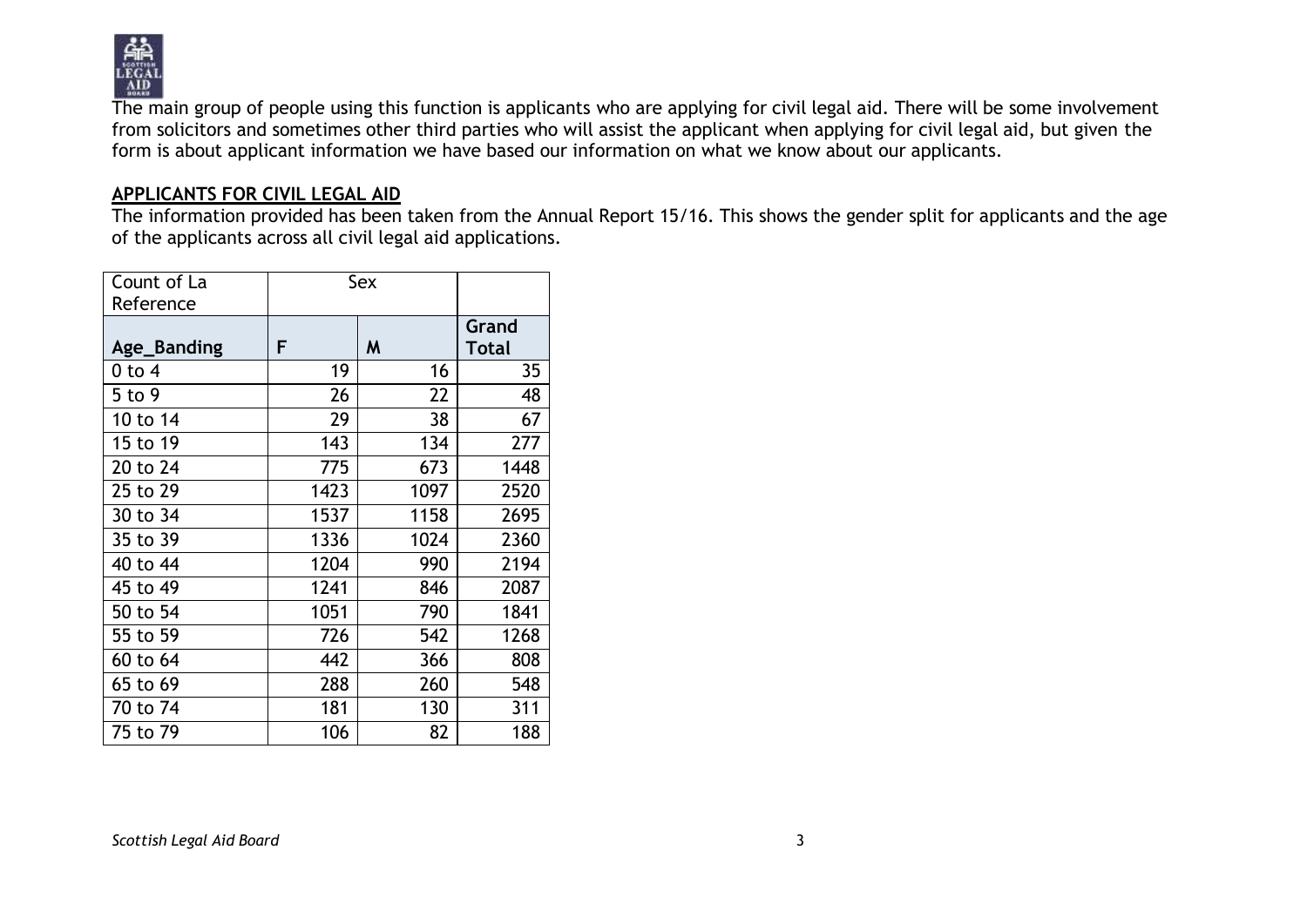

| 80 to 84           | 46    |      | 88    |
|--------------------|-------|------|-------|
| 85 and over        | 18    | 74   |       |
| <b>Grand Total</b> | 10591 | 8234 | 18825 |

The table above shows the age and gender split for the **total** number of civil legal aid applications received by SLAB. We are aware that there is a higher number of applications from females than males between the ages of 25 to 54, but we do not think this would have any impact, it simply reflects the position in society whereby more females pursue divorces, contact actions and so on.

When splitting down the ages of the female applicants using the banding between ages 0-24 we saw 9% of the applications received from females fell into this band. In the banding of aged between 25-64 we saw 85% of our applications from females and over the age of 65 we received 6%.

In male applicants the same banding split showed that between ages 0-24 we received 11% of our applications, then 83% from between 25-64 and lastly 7% over the age of 65.

We have recently carried out a survey on applicants who had applied for civil legal aid during 2015/16 and we have been able to ascertain the following data in relation to the different ethnic groups who had applied.

| <b>ETHINIC GROUP</b>           | <b>NUMBER</b> | % |
|--------------------------------|---------------|---|
| Prefer not to say/not answered | 23            |   |
| <b>White Scottish</b>          | 391           |   |
| White other British            | 47            | Q |
| White Irish                    |               |   |
| White Gypsy/Traveller          |               |   |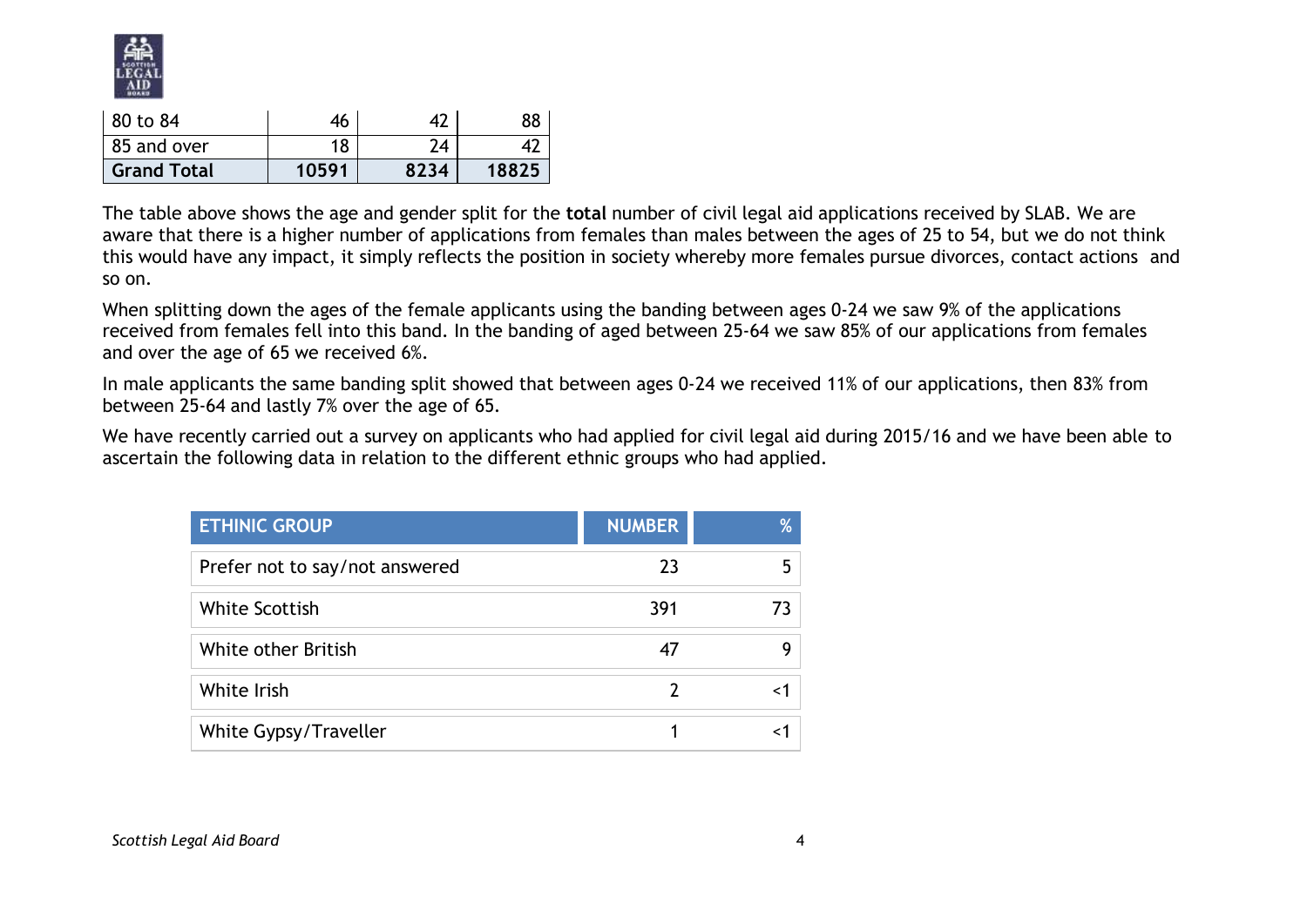| <b>ETHINIC GROUP</b>                                         | <b>NUMBER</b>  | %              |
|--------------------------------------------------------------|----------------|----------------|
| <b>White Polish</b>                                          | 13             | 2              |
| White any other ethnic group                                 | 15             | 3              |
| Any mixed or multiple ethnic groups                          | 8              | $\mathfrak{p}$ |
| Pakistani, Pakistani Scottish or Pakistani<br><b>British</b> | 7              | 1              |
| Indian, Indian Scottish or Indian British                    | 5              | 1              |
| Chinese, Chinese Scottish or Chinese British                 | $\overline{4}$ | 1              |
| Asian other                                                  | 5              | 1              |
| African, African Scottish or African British                 | 12             | $\overline{2}$ |
| African, Caribbean or Black other                            | $\overline{2}$ | $\leq$ 1       |
| Other ethnic group                                           | 1              | $\leq$ 1       |
| <b>Total</b>                                                 | 536            | 100            |

## **STAFF**

All our staff have undergone training on call handling. Our staff are well equipped to deal with different types of situations which may crop up during telephone calls such as language barriers, customers who have difficulty in reading and writing. We are constantly looking for ways to improve the skills and knowledge our staff have when dealing with customers, such as currently looking to roll out training on dealing with people with mental health issues.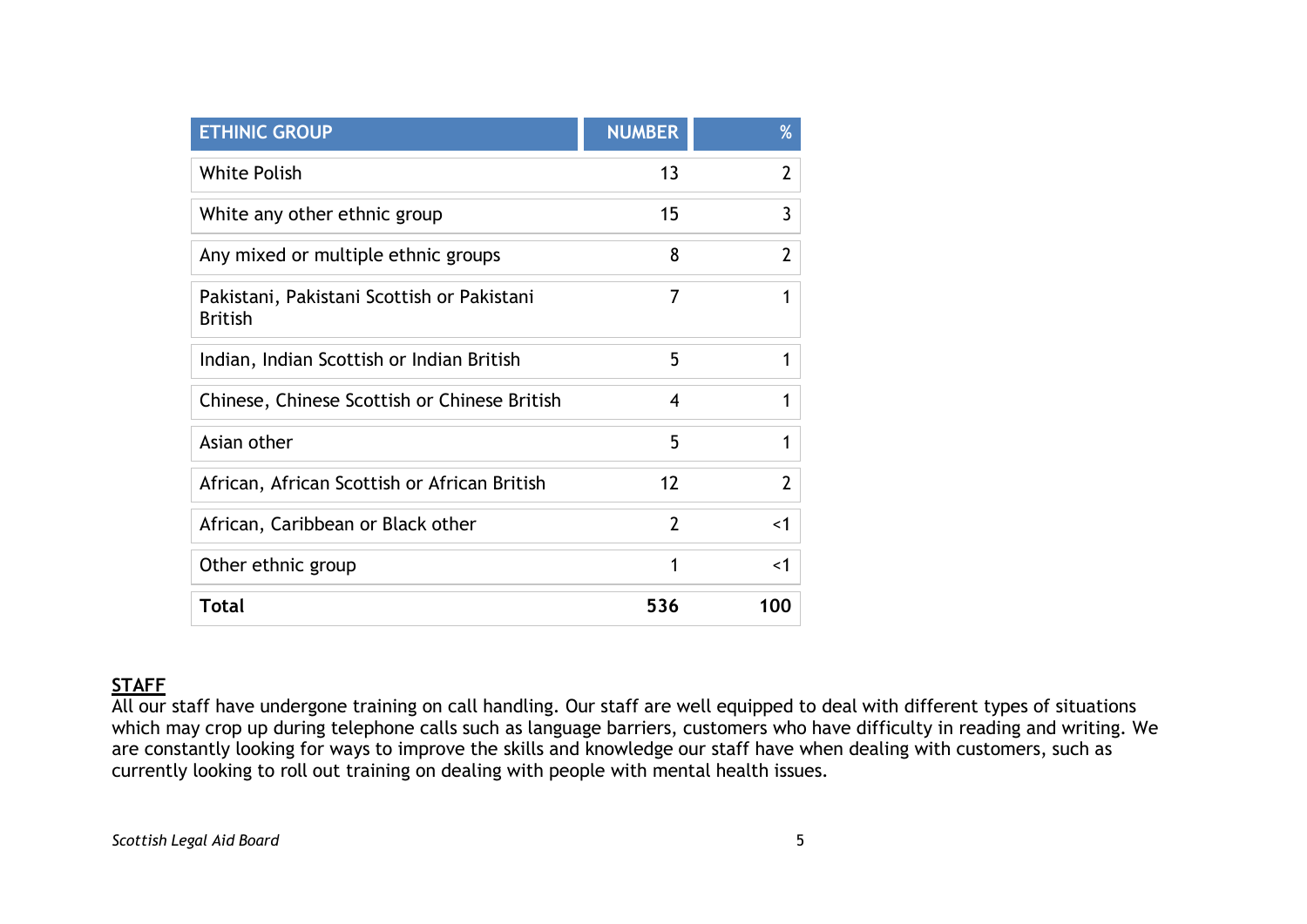• Are there any gaps in understanding of your policy/ function in relation to equality groups? You should think about opportunities to fill any gaps in evidence through your consultation plans for the policy/ function at Step3. Not that we are aware of.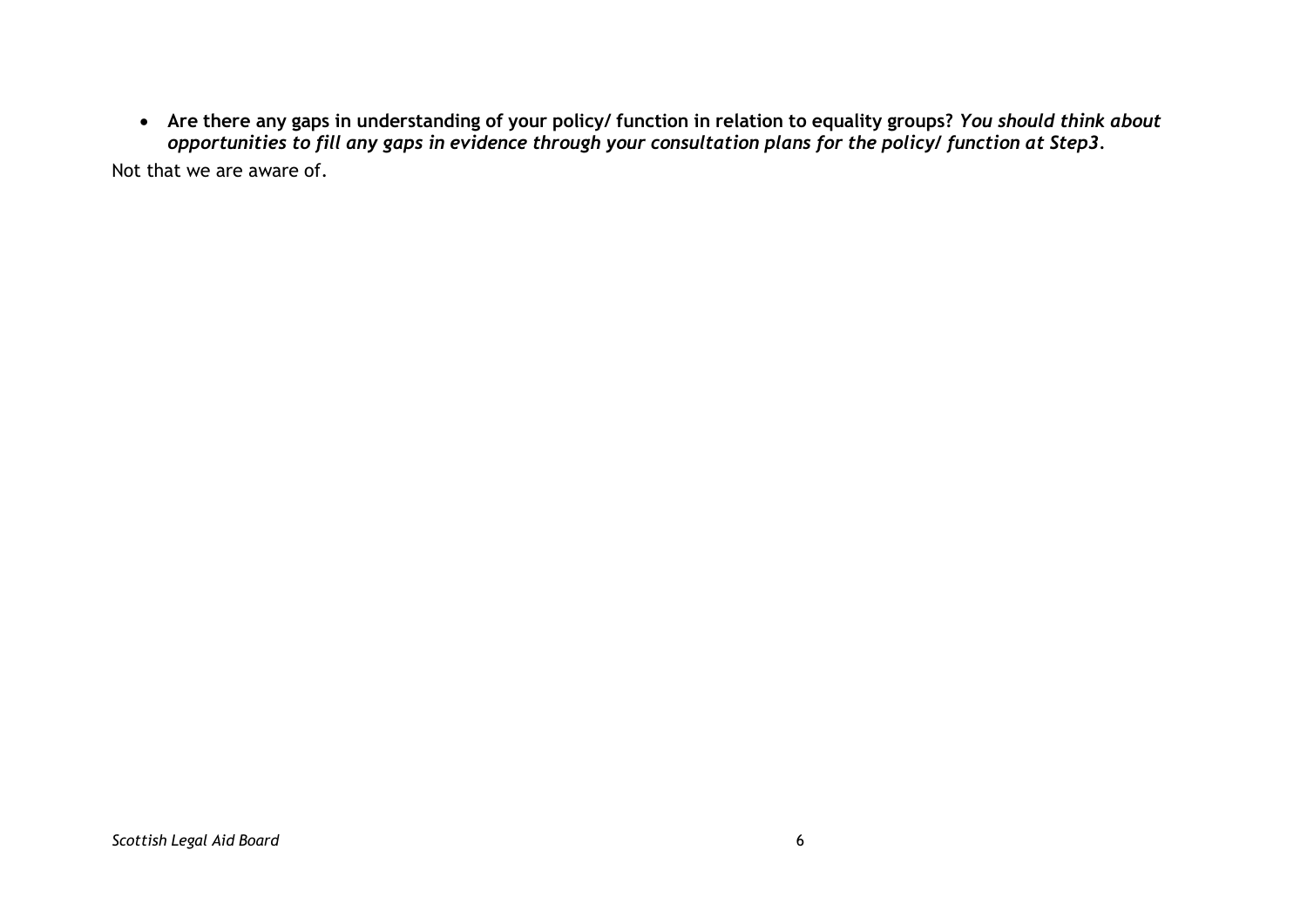# **Step 2 - Impacts on priority characteristics and suggested steps to address these**

Does the policy/ function have any impacts (whether intended or unintended, positive or negative) on any of the equality groups? Describe for each group the ways in which the policy, as it is planned or as it operates, might have negative and/ **or positive impacts. You should answer these three questions for each group:**

1) Is there potential for discrimination? 2) Is there potential for developing good relations? 3) Is there potential to advance **equality of opportunity?**

## **Race**

*Please explain your answer:*

This policy shows no indication of positively or negatively affecting applicants, solicitors or SLAB staff under this protective characteristic. However, our evidence shows that a small proportion of applicants are from ethnic minority groups. We are currently undergoing a review of all our letters with a view to make them as plain English as possible and to remove any unnecessary legal jargon.

- 1) No
- 2) No
- 3) Yes

## **Sex (gender)**

*Please explain your answer:*

This policy shows no indication of positively or negatively affecting applicants under this protective characteristic. Whilst there are some minor gender and age differences these are not associated with the policy itself, but are features of the populations concerned.

- 1) No
- 2) No
- 3) No

#### **Gender reassignment**

*Please explain your answer:*

This policy shows no indication of positively or negatively affecting applicants under this protective characteristic.

1) No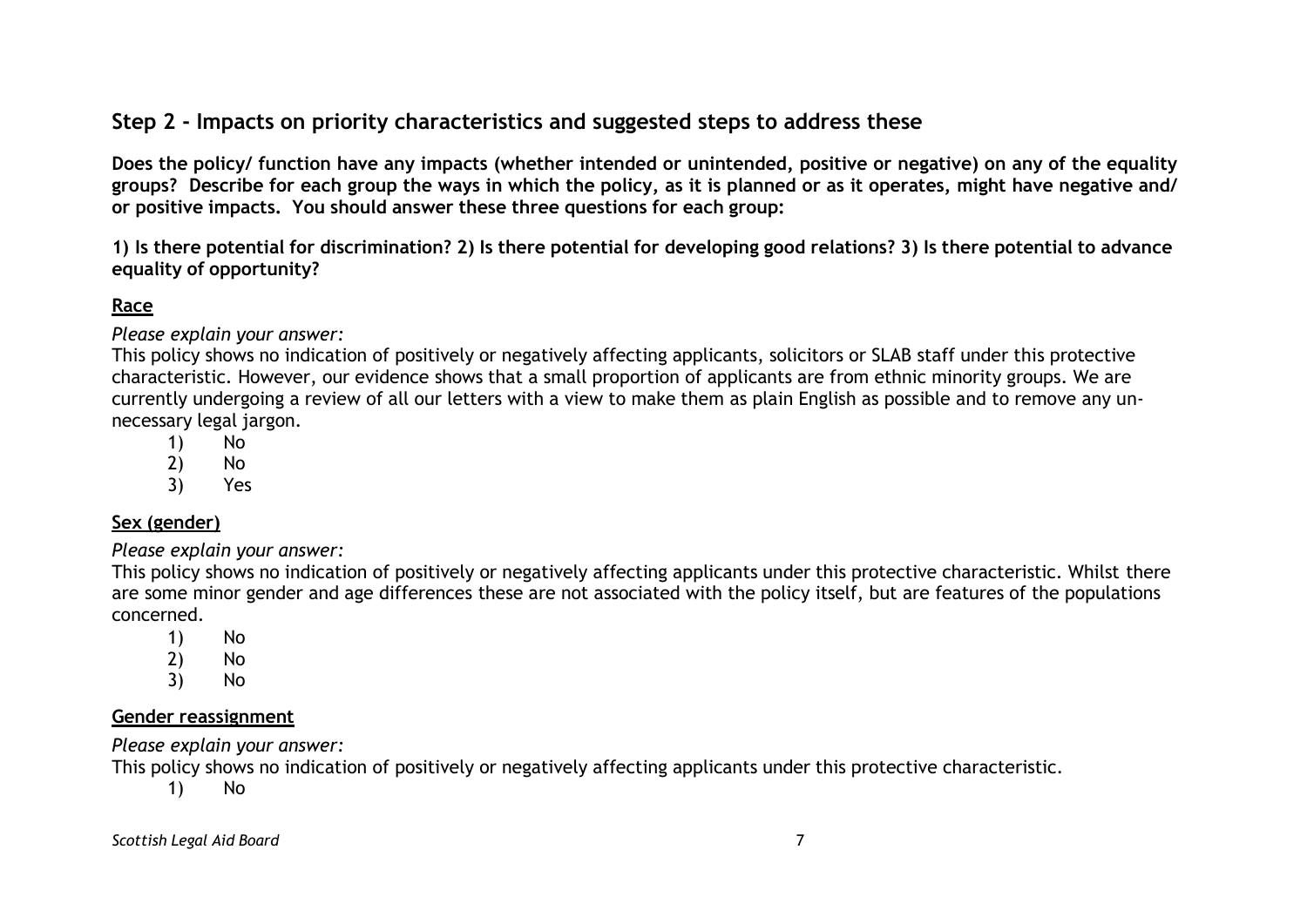- 2) No
- 3) No

## **Disability**

*Please explain your answer:*

This policy shows no indication of positively or negatively affecting applicants under this protective characteristic. Applicants can communicate with us in a number of ways such as electronically, hand written or face to face in an interview. We are currently exploring more ways in which we can improve our communication such as online videos which people will be able to access at home via our website.

- 1) Yes
- 2) No
- 3) Yes

## **Pregnancy and maternity**

*Please explain your answer:*

This policy shows no indication of positively or negatively affecting applicants under this protective characteristic.

- 1) No
- 2) No
- 3) No

## **Religion and belief**

*Please explain your answer:*

This policy shows no indication of positively or negatively affecting applicants under this protective characteristic.

- 1) No
- 2) No
- 3) No

# **Age**

*Please explain your answer:*

This policy shows no indication of positively or negatively affecting applicants under this protective characteristic. Whilst there are some age differences (for example the majority of applicants are between the age of 25 to 64) these age differences are not associated with the policy itself but are features of the populations concerned. We are aware that it may be the case that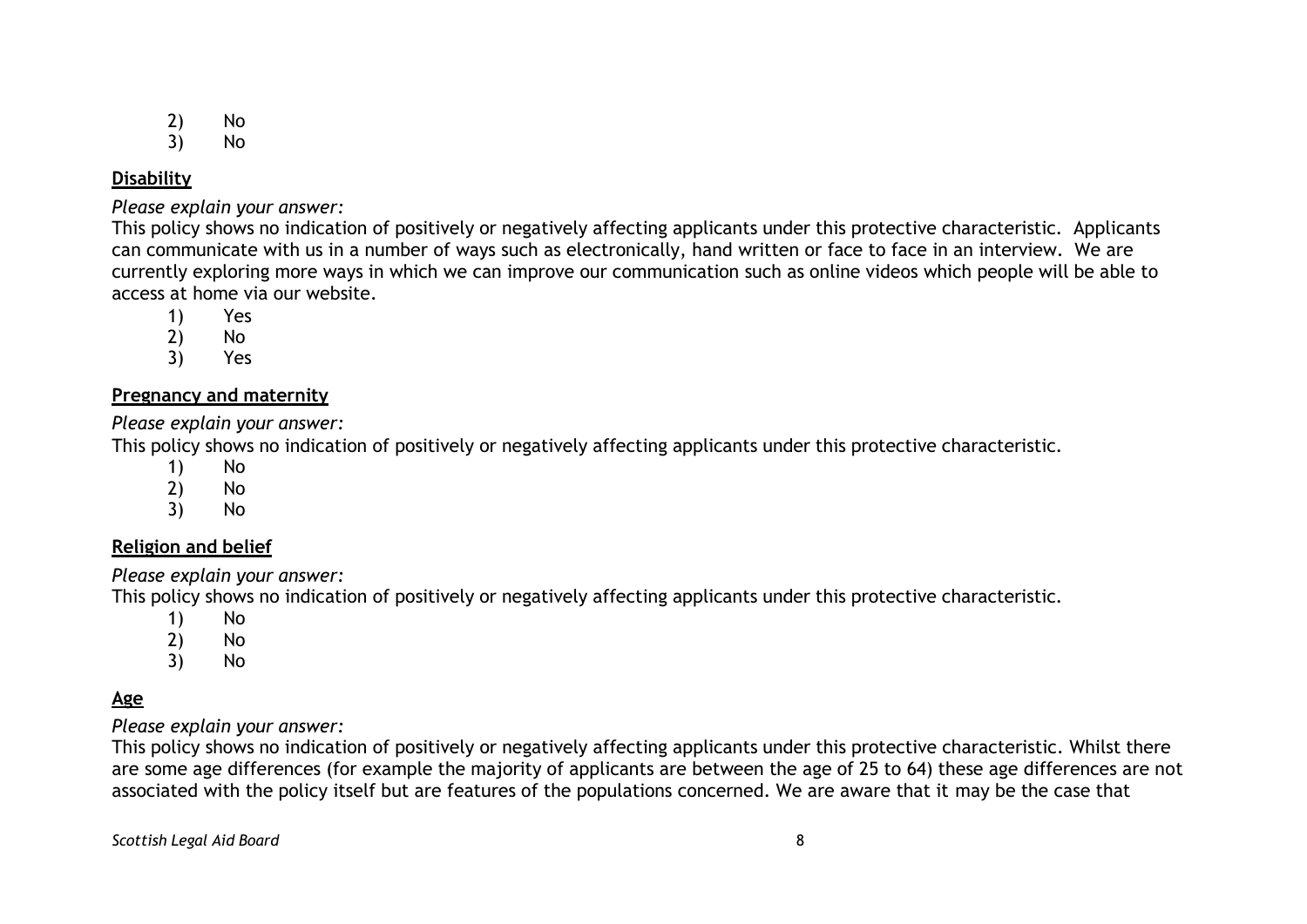certain age bands of customers may prefer to communicate with us in different formats, hence why we are currently trying to open up more channels of communication such as written, electronically, telephone or in some occasions face to face.

- 1) No
- 2) No
- 3) No

#### **Marriage and civil partnership**

## *Please explain your answer:*

This policy shows no indication of positively or negatively affecting applicants under this protective characteristic

- 1) No
- 2) No
- 3) No

## **Sexual orientation**

*Please explain your answer:*

This policy shows no indication of positively or negatively affecting applicants under this protective characteristic.

- 1) No
- 2) No
- 3) No

## Where there is potential for indirect/ direct discrimination, what can you do to reduce or eliminate this risk?

The issues we have identified so far tend to relate to differences in the make up of applicants. We may need to consider the use of BSL and other options for assisting applicants who have sight/hearing difficulties. Some of these issues will be considered as part of the development of the online form 2. We are also in the middle of creating some videos which will be available on our website which will talk either the applicant, their solicitors or third parties through some of the key areas of our business. We also offer support via our help line number.

## **Do you need to make changes to your policy or function on the basis of this assessment?**

No – however the information in this assessment will be used to inform ongoing developments on and in relation to the Form 2.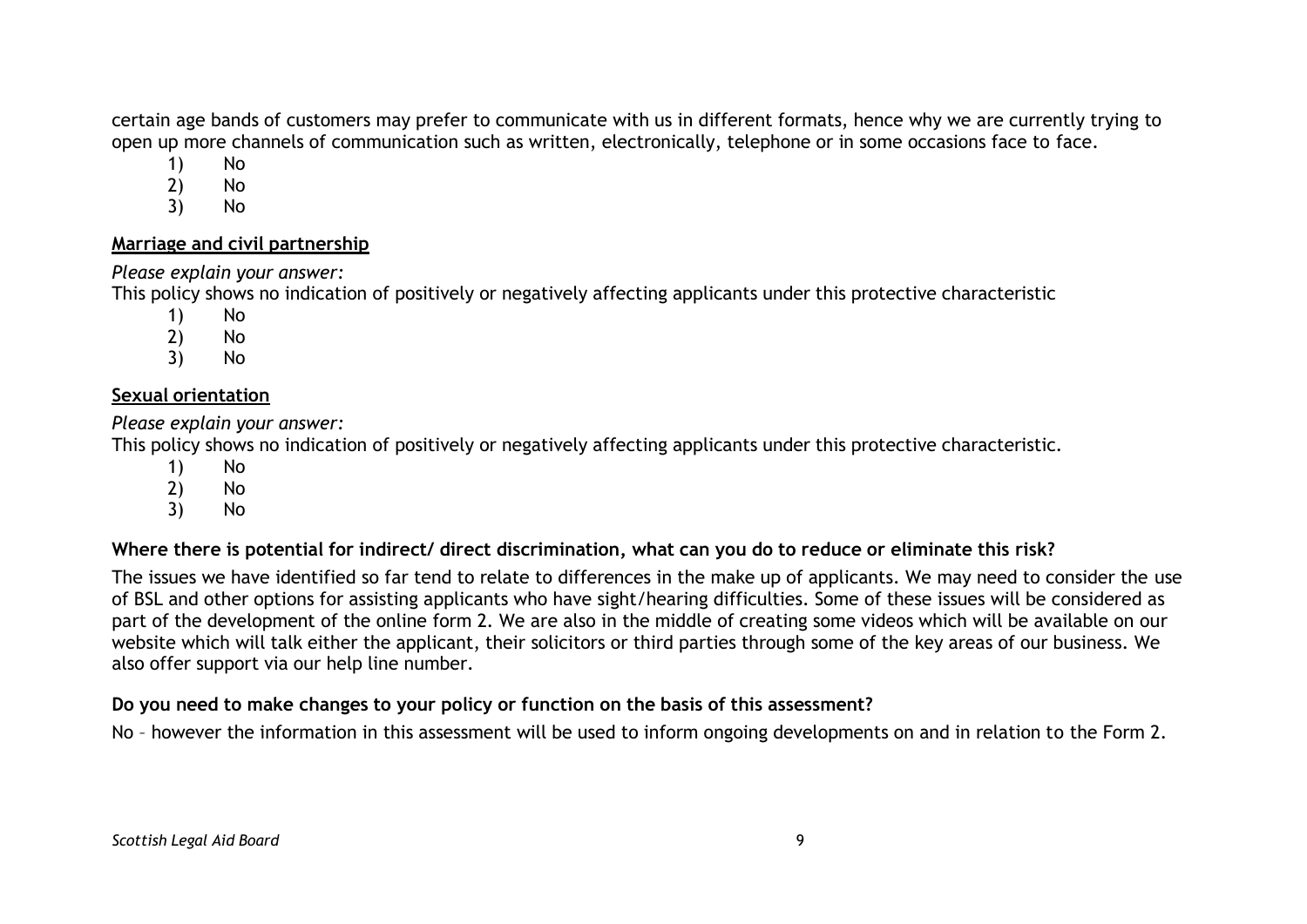#### What is the likely impact of these changes on the plans for the policy/ function? (resources, cost, timings etc.)

Work is already being carried out in relation to the development of the online form 2, videos and training for the staff. We will ensure that we liaise with our equalities officer and Communications team as part of this project to see what options are available to assist.

We will be closely monitor the success of the changes we have made in terms of extended telephone contact, letter review, video updates and putting more focus on asking our customers and their solicitors on how these changes have impacted on their ability to use our service.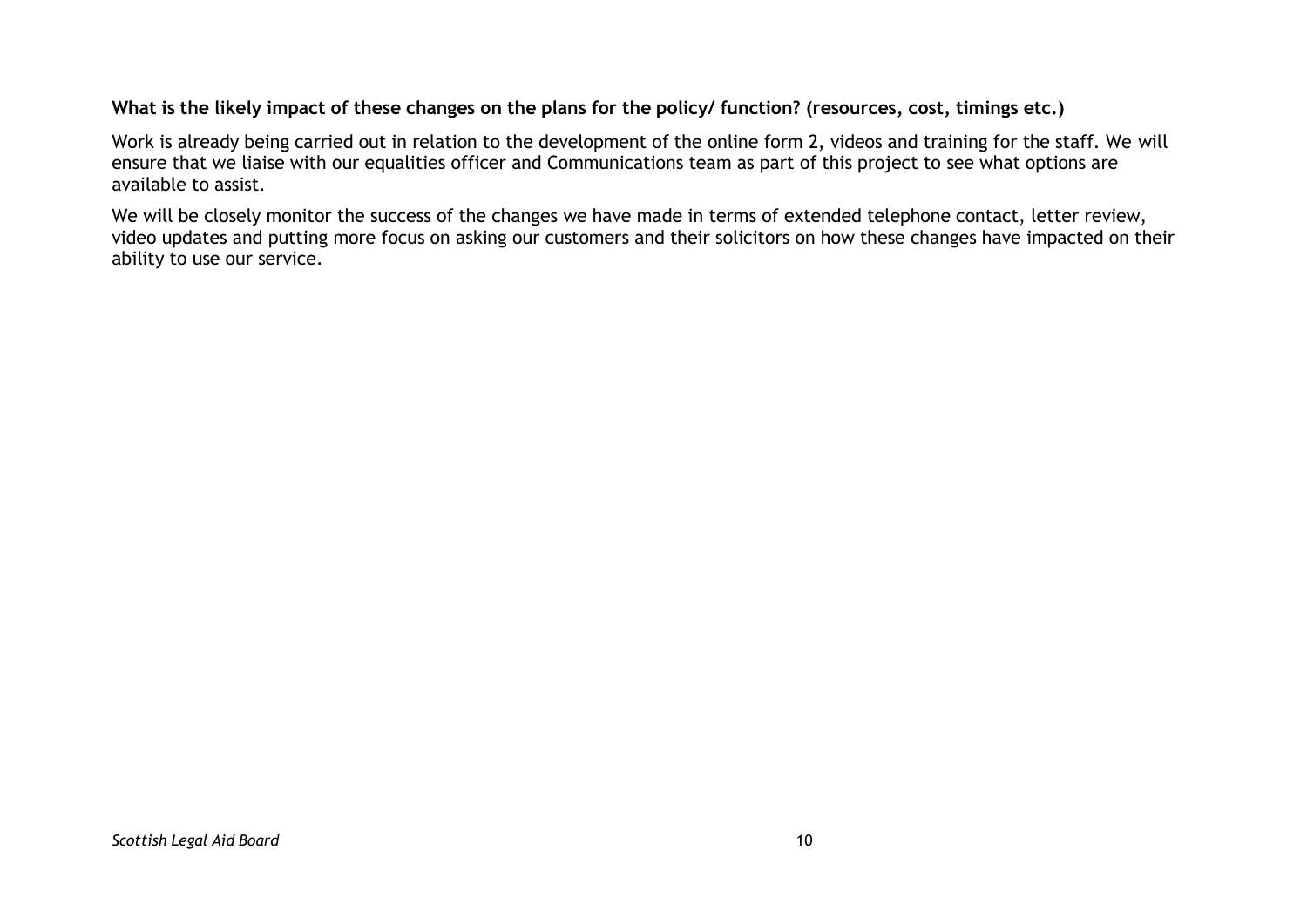## **Step 3 - Consultation and stakeholder engagement**

## **Do you/did you have any consultation/ involvement planned for the policy/ function?**

Yes

We have agreed with "Scottish Accessible Information Forum" that they will review our letters and provide feedback in relation to ease of use for different equality groups.

#### **What do you hope to achieve from your consultation/ involvement?**

We will be better informed as to whether our letters are going to be easy for our customers to understand and also identify any changes we need to make.

Consultation with SLAB internal staff and solicitors from CLAO to obtain solicitors' views on whether this form and supporting measures would be easier to follow and complete.

#### List the main stakeholder agencies that you intend to or have already discussed this policy with. Give details of any **equality groups represented.**

SLAB staff CLAO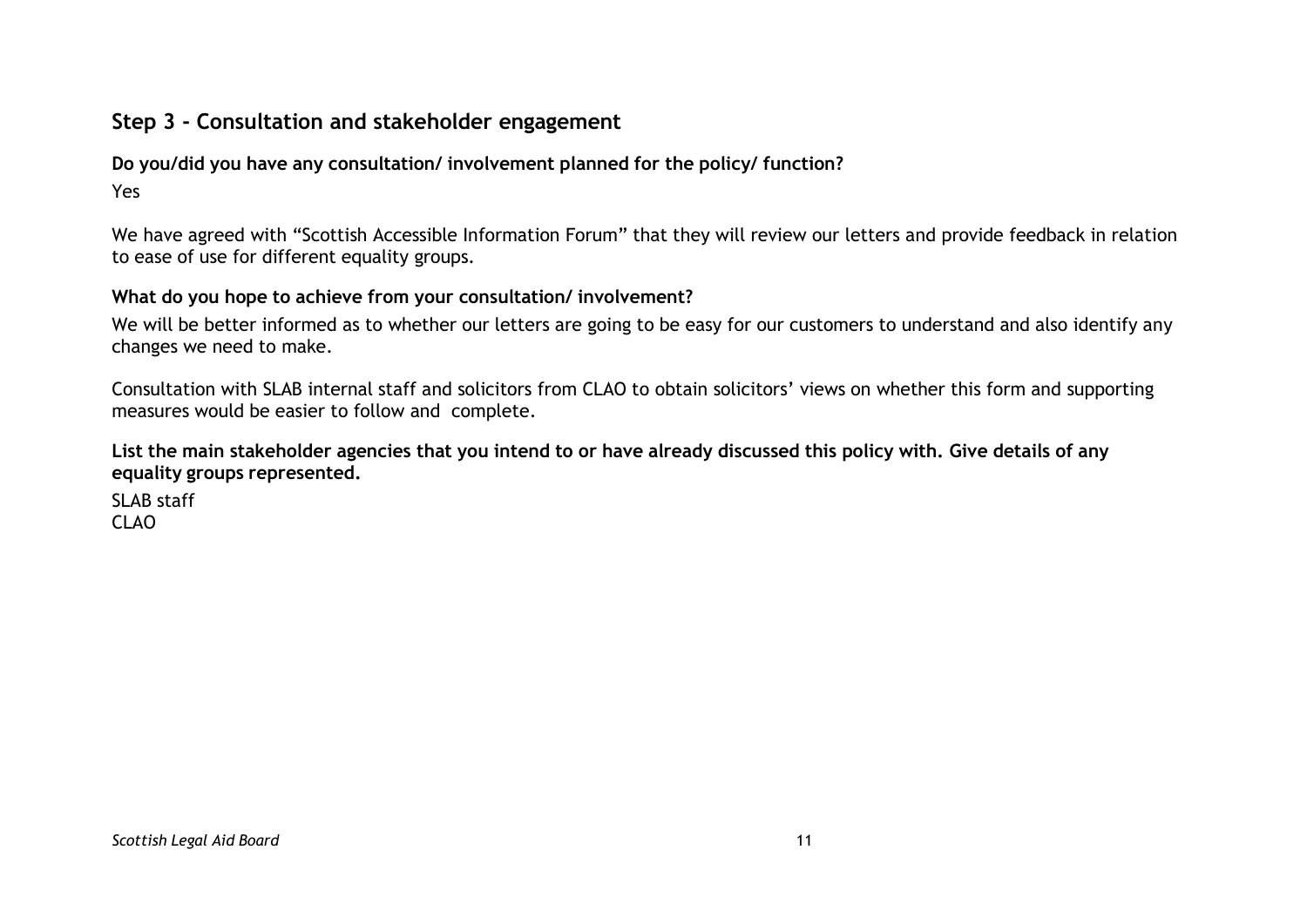## **Step 4 - Discuss and review the assessment with decision makers and governance structures**

You **must** discuss the results with senior decision makers before you finalise the assessment.

Give details of the governance structures you will report to on this assessment, or have already reported to - Project **Board/ Executive Team/ Board Members.**

Signed off by the Project Board on **01.02.17** Signed off by the Executive Team on **30.03.17**

Have you presented the results of the assessment to the groups you have listed above? Please include the date you **presented to each group listed.**

Yes, as noted above.

-

Will there be any changes made to the plans for the policy/ function or actions as a result of this assessment? No

**If yes, give details of likely changes and actions arising from this assessment.**